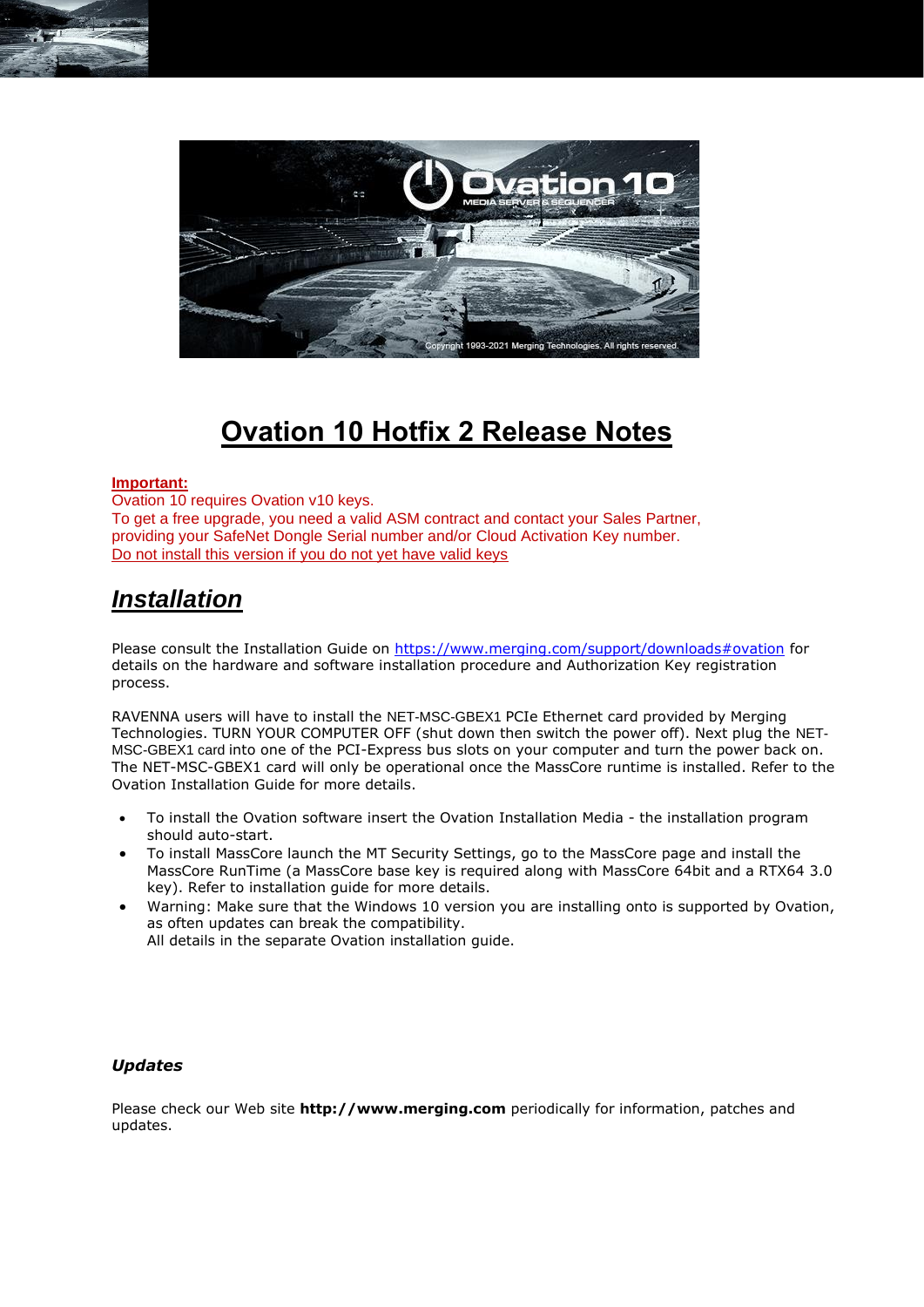## **Ovation 10 Installer Information**

Ovation 10 is compatible with the following Operating Systems

- Windows 10 Professional (64bit): MassCore/RAVENNA, Native & Native/RAVENNA ASIO
- Windows 11 Professional (64bit): Native & Native/RAVENNA ASIO

Ovation 10 is supported under the Windows 10 updates;

- November 2021 Update 21H2 supported since Ovation 10 & RTX64 3.7.4
- May 2021 update 21H1 supported since Ovation 9 HotFix3 & RTX64 3.7.4
- October 2020 update 20H2 supported since Ovation 9 HotFix3 & RTX64 3.7.4
- May 2020 Update 2004 supported since Ovation 9 HotFix 3 & RTX64 3.7.4
- November 2019 Update (1909) supported with Ovation 9 & RTX64 3.7
- May update (1903) supported as of Pyramix v8.0.5 HotFix
- October update (1809)

If you run a previous Windows 10 version, Merging recommends you update it.

Ovation 10 is supported under the Windows 11 updates - Native & Native/RAVENNA ASIO;

• 21H2 supported since Ovation 10 Hotfix 2.

WARNING: Ovation 10 running MassCore mode is not supported and certified under Windows 11. WARNING: Ovation 10 is no longer supported on Windows 7. WARNING: Ovation 10 is supported on 4th Generation Intel Core Processors (4XXXK and higher) and will not launch on previous Processors generation Recommended specification:

<https://confluence.merging.com/pages/viewpage.action?pageId=24608853>

#### **Ovation 10 installation notes**

- Ovation 10 runs on the new Ovation 10 keys as of the Release Candidate.
- Ovation 10 runs on the same MassCore as the Ovation 9 HotFix 3, RTX64 v3.7.4.5222
- The Ovation 10 installer comes only as a 64bit version (64bit OS)
- Ovation 10 users must refer to the [Ovation 10 Installation Guide for details](https://www.merging.com/support/downloads#ovation)
- Pyramix is automatically installed along Ovation.
- Before you perform a Windows 10 update on a system already running a MassCore version it will be important for users to remove MassCore from the MT Security MassCore tab prior to performing a system update. Details below.

*Take note that when selecting uninstall MassCore you will need to reboot your system as the uninstallation is completed during the system reboot*

*Note #1: We highly recommend users to defer the Windows updates, so that it does not harm your*  system [here for details on how to defer updates](https://confluence.merging.com/display/PUBLICDOC/Windows+10+Defer+Updates) on Windows 10 *Or [on Windows 11.](https://confluence.merging.com/pages/viewpage.action?pageId=107217926) Windows 10 and 11 users should never update to Beta Windows version or major new updates before making sure they are supported by Merging. Note #2: Users wanting to perform a Windows version update must follow the procedure here* <https://confluence.merging.com/pages/viewpage.action?pageId=68288591> *Users that apply Windows updates must refer to the Merging Compatible Windows updates*  [here](https://confluence.merging.com/pages/viewpage.action?pageId=25755762) *Once you have updated your Windows 10, follow the Ovation and MassCore installation. Note #3: Ovation 10 running MassCore mode is not supported and certified under the Windows 10 update 21H2 or Windows 11.*

- SSK-HUD-RTX is no longer required as of Ovation 9 HotFix 3 and above that includes the MassCore security scheme. The Security now being fully protected by Merging Keys.
- A new Cloud Security (dongle-less) is available as of Ovation 9.
- Pyramix 25<sup>th</sup> Anniversary Projects are not backward compatible with Pyramix v12.0, users must perform a "Save Special as v12.0" in order to open such project in v12.0
- The VB Plugins (VS3) are no longer installed along Pyramix as of the 25th Anniversary version they come with a standalone installer. Download and run the VB Plugin – VS3 installer after having installed Pyramix. <https://confluence.merging.com/display/PUBLICDOC/VB+Plugins+%28VS3%29+standalone+installer>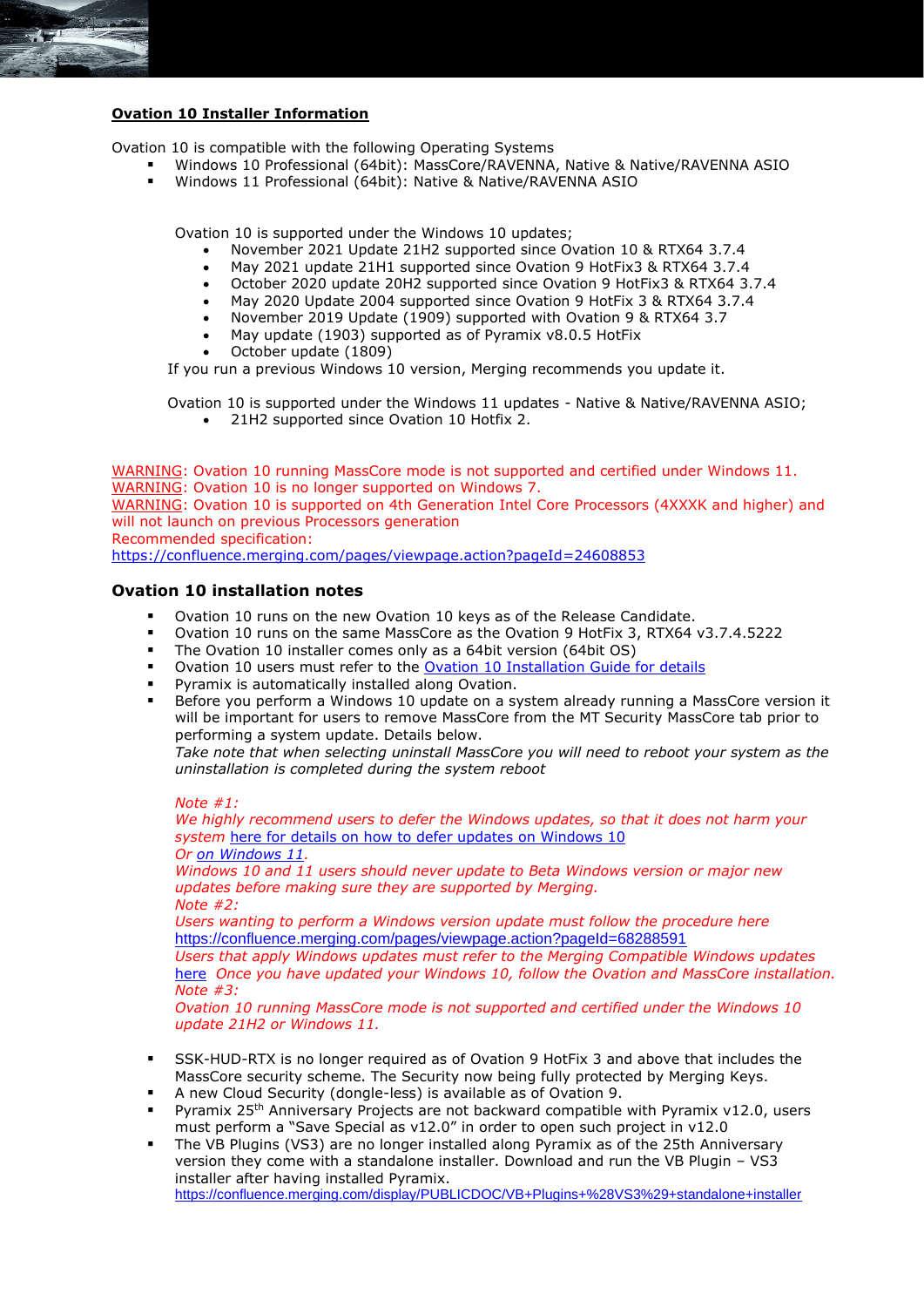## **Native Installation Notes**

- Ovation 10 runs on the new Ovation 10 keys as of the Release Candidate.
- Ovation 10 can be installed on Windows  $10 64$  bit (see Windows 10 version details above) or Windows 11 – 64 bit (see Windows 11 version details above).
- It is necessary to remove the previous Ovation and Pyramix versions, if there is one, from the Windows Programs and Features, then reboot your system before installing Ovation 10.
- Follow the Ovation Installation Guide for all details
- ANEMAN installer is not included in the Ovation Installer. Please download and install the latest ANEMAN in order to manage and monitor your AoIP devices from<http://www.merging.com/products/networked-audio/aneman>

## **MassCore Installation Notes**

- Refer to the Ovation 10 Installation Guide for installation procedure and details on the specific BIOS settings and system configuration.
- Ovation runs the same MassCore RTX64 v3.7.4.5222 as Pyramix 25<sup>th</sup> Anniversary HotFix 3.
- MassCore is currently not compatible with Windows 11.
- It is necessary to remove the previous Ovation and Pyramix versions, if there is one, from the Windows Programs and Features, and then reboot your system before installing Ovation. Take note that when selecting uninstall MassCore you will need to reboot your system as the uninstallation is completed during the system reboot Unless you are planning to update your Windows 10 it is recommended to first remove MassCore before performing the update. In such case follow the procedure document <https://confluence.merging.com/pages/viewpage.action?pageId=60031028>
- After installing Ovation 10 MassCore users might need to uninstall their previous MassCore from the MT Security setting, MassCore Tab, depending on the previous Ovation version you were running. If there is an older version present you will be warned and required to reboot before updating to the latest version.
- If your Ovation system never had a MassCore version before, users will have to install the new MassCore version from the MT Security Settings > MassCore tab. A valid MassCore RTX64 -3.0 key is no longer needed as of Pyramix 25th HotFix 3.

**Warning**: Windows 7 is not supported with Ovation 10.

## **Merging Windows 10 Configuration Guide**

<https://confluence.merging.com/display/PUBLICDOC/Windows+10+Configuration> Note: At the Ovation or Pyramix launch, a warning message box will be displayed if your system updates settings are not configured upon Merging's recommendations.

#### **Merging Windows 11 Configuration Guide**

<https://confluence.merging.com/pages/viewpage.action?pageId=107217897> Note: At the Ovation or Pyramix launch, a warning message box will be displayed if your system updates settings are not configured upon Merging's recommendations.

#### **Additional Notes**

- *For users with Ovation and VCube installed on the same system, it is mandatory that you upgrade to VCube 10 to run alongside Ovation 10*.
- *A MTCleanUp utility is available through Merging's Support for those having install issues Please refer to the Knowledge Base <https://confluence.merging.com/display/PUBLICDOC/MT+Cleanup>*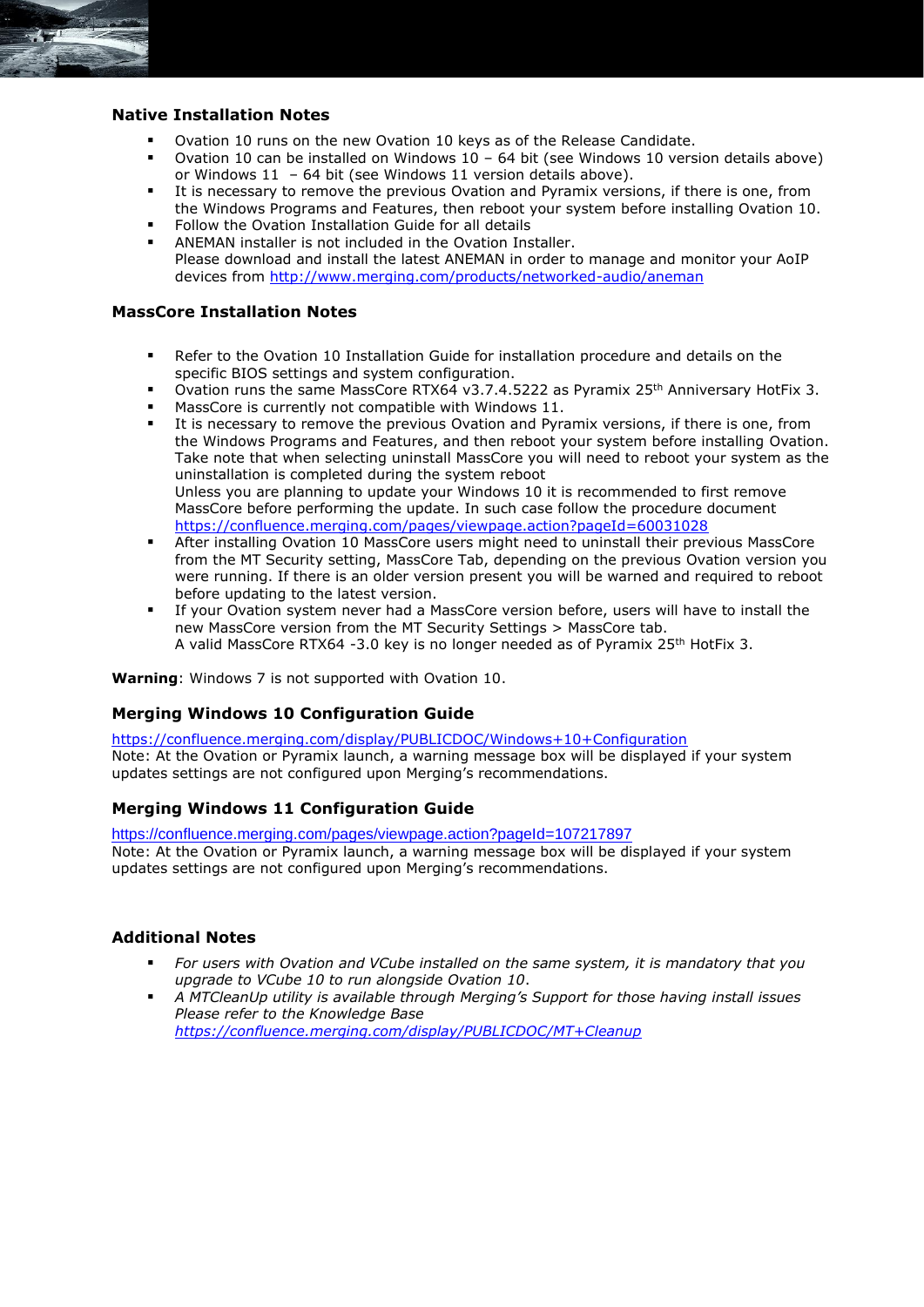

## **Ovation 10 New Features**

## **New with Ovation 10**

#### **Windows 11 Compatibility – Native/ASIO.**

Ovation 10.0.3 Hotfix 2 is now compatible with Windows 11, in Native mode, along with Merging Audio Device ASIO driver (for third party ASIO device, please consult the manufacturer website).

MassCore is currently not compatible with Windows 11.

#### **Dolby ADM Master file playback:**

Ovation can now playback Dolby ADM Master files, by first importing the Dolby Atmos ADM Master file in Pyramix, then using the "Publish to Ovation" feature.

Currently, the Mixer configuration has to be manually adapted to the Dolby Atmos ADM Master file. (The Pyramix mixer might be saved in the Organize tab, and imported in Ovation Mixer Organize tab) The Pyramix Premium key is required for Dolby Atmos Master Import/Export/Editing.

#### **Improvements**

- **Hotfix 2: Pyramix and Ovation Native compatible with Windows 11**. Pyramix and Ovation Native-ASIO versions are now compatible with Windows 11, along with the Merging Audio Device driver v2.2. For third party ASIO hardware compatibility with Windows 11, please consult the manufacturer documentation.
- MassCore version is currently not compatible with Windows 11.
- **3D Panner updated:**  New Dolby Atmos Zones, Elevation and Snap features, to accommodate Dolby Atmos workflow. 3D Panning mode enabled by default in new projects. • **VS3 Generator plugin - LTC Generator**: Timecode generator option available in the VS3 Generator
- plugin, allowing to output LTC on an audio track. The Timecode generated will follow the Show Properties - Show Time (Duration or Time of the day). Note: Since Pyramix 14 / Ovation 10 Hotfix 1, the Mute on Stop option is enabled by default.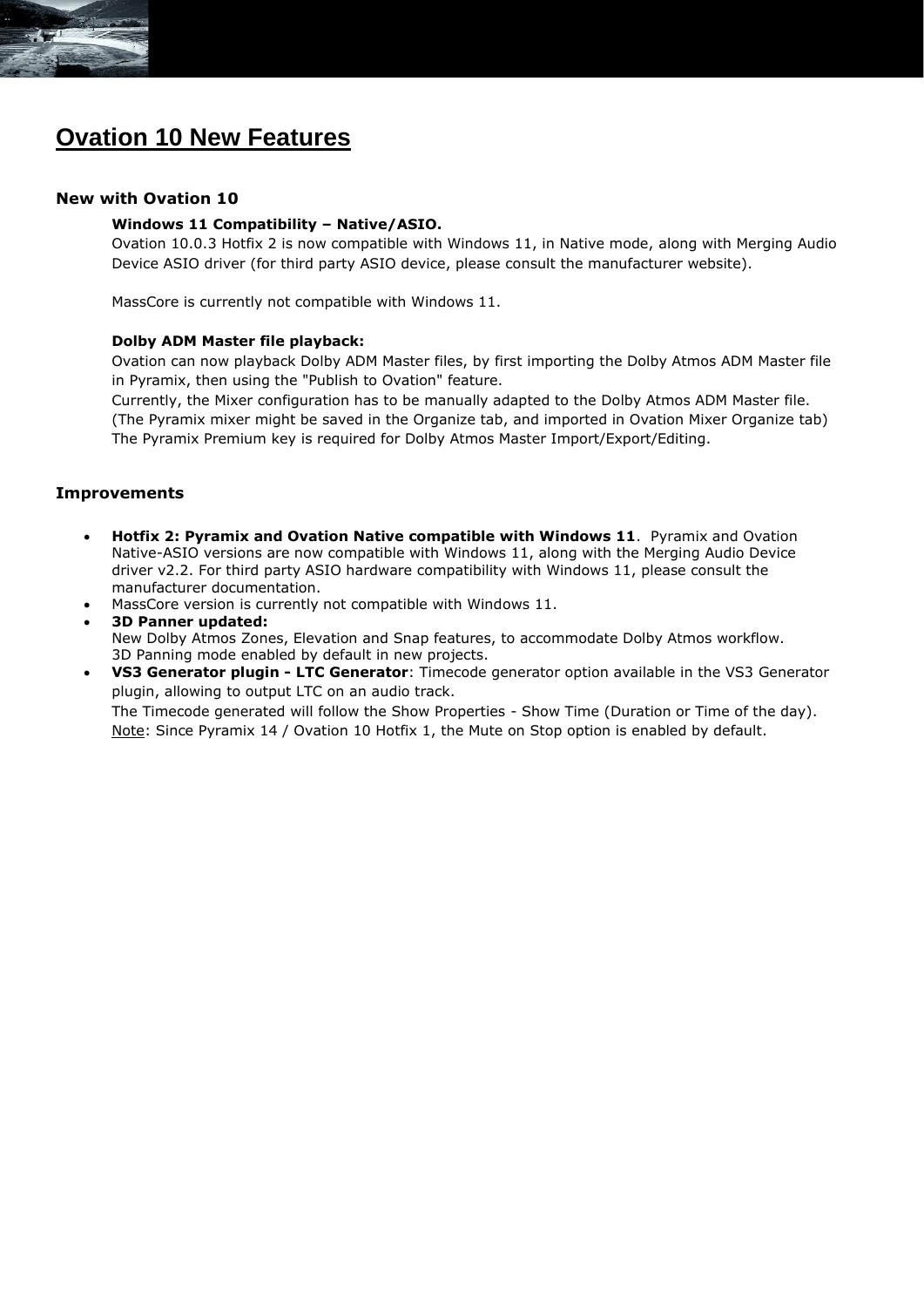

## **Fixed Bugs in Ovation 10 Hotfix 2**

- PMX140-71: Fixed. VST3 Plug-ins state and settings saving/load.
- RAV-1568: Fixed. TC Interrupt Timer Improvement (Native ASIO)
- PMX110-67: Fixed. Projects with Tracks in Repro or Auto at opening will be in Input mode for a second.
- PMX140-77: Fixed. Delay Compensation issue when changing object routing
- Audio / Automation offset when publishing from Pyramix, if the mixer contains unused tracks.
- PMX140-74: Fixed. Mixer Effects menu missing bypass and on off at times.

## **Fixed Bugs in Ovation 10 Hotfix 1**

- PMX140-36: Fixed. Stereo Dual Pan.
- PMX140-39: TC Generator plugin: mute on stop by default
- Atmos ADM Import Fixed import of FFOA at 00:00:00:00
- Atmos ADM Import Fixed import of NOT\_INDICATED render wrap mode
- Several Atmos maintenance
- Mixer Strip panner may display wrong front/rear values (display issue only)

## **Fixed Bugs in Ovation 10 RC1**

New keys required for Pyramix 14 / Ovation 10 (as of the RC1).

• PMX140-19: Fixed. VS3 Control Panel: Hires Screen resolution prevents the user from selecting Bridge or other items.

## **Fixed Bugs in Ovation 10 Beta 3**

Runs on Pyramix 25th / Ovation 9 / VCube 9 keys during the beta cycle

• PMX140-17: Fixed. Cannot assign objects to channels above 64

#### **Fixed Bugs in Ovation 10 Beta 1 (inherits of the Hotfix fixes)**

Runs on Pyramix 25th / Ovation 9 / VCube 9 keys during the beta cycle

- PMX125-186: Fixed. DNxHD authorization key not working.
- PMX125-188: Fixed. Crash when opening project with a VST Design Works EQ6 VST3 with UI left open
- MSC-86: Fixed. VS3 control panel will warn user if a MassCore update needs to be installed.

#### **Fixed Bugs in Ovation v9 Hotfix4**

New keys required for Pyramix 25th / Ovation 9 / VCube 9 (as of the RC1)

- OV90-7: Fixed. Crash when opening several shows
- **RAV-1270: Fixed. MAD ASIO can stop working when some ASIO host requests SR change.**
- PMX125-66: Fixed. Fabfilter VST/VST3 issue with surround formats in Mixer
- PMX125-80: Ovation in cases was failing to re-attach to ASIO
- **PMX125-89 & PMX125-90: Audio Engine Distribution dialog improvement**
- Fixed. Ovation crash at start up and potential High CPU readings
- Fixed. MassCore load issue.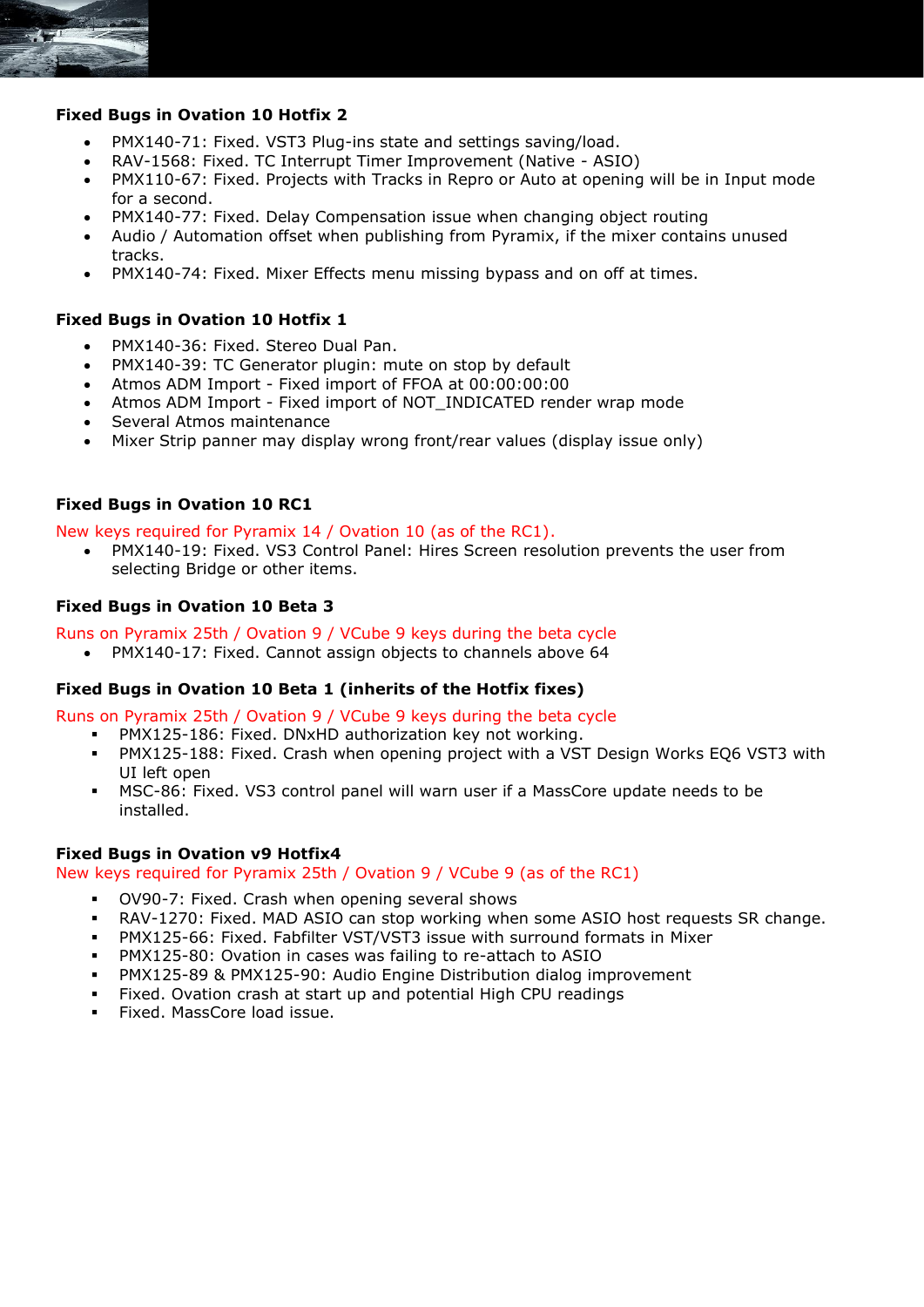

## **Ovation 10 Product Changes**

▪ Windows 7 No longer supported

## **MassCore Technical Notes**

- MassCore not supported on Core2Duo. Minimum requirement is a QuadCore. Find system recommendations here:<http://www.merging.com/support/pc-config>
- MassCore is supported under Windows 10 (64bit).
- Ovation 10 runs on the new Ovation 10 keys as of the Release Candidate.
- Ovation 10 runs on the same MassCore (RTX64 3.7.4) as of Ovation 9 Hotfix 3 and 4. MassCore is now protected by Merging key security.
- MassCore Ultra Low latency mode can generate noise if used on some configurations (Turnkey recommended).
- In such cases we recommend instead the use of the AES67 mode or Extra Low latency mode. Ovation Core indicator overloading (red) issue. Recommendation:
	- Under a 64 bit OS: MassCore RTX 64bit users are allowed to run with Hyperthreading enabled. In such case users will by default have 2 Core allocated to MassCore RTX64, as we leave a pair number of Cores for Windows.
	- Merging recommends to having an SMP key under such configurations.
	- If, under the Bios power options, you have entries such as the *Intel SpeedStep* and *CPU C State* make sure that these options are disabled, as they are potential problems for MassCore. Refer to installation guide or the Windows Configuration guide for all details.
- MassCore & CPU load indicator range (as of Pyramix v10.2 and above)
	- Green from 0% to 74% = Safe mode\*
	- Orange from 75% to 84% = Moderate Risk\*
	- Red from  $85\%$ ->100% = High Risk

*\*MassCore users will have enhanced Core stability when using recommended dedicated Graphic Cards.*

*\*Native users: Recent laptop owners are often confronted with performance problems when the CPU load is near the mid-point of load, where random CPU jumps can cause sudden glitches. This has also been seen when benchmarking with Non-Merging Applications on recent laptops.*

- When the Core indicator blinks (red), it indicates a drop. Only be concerned if it occurred during Playback/Mix down or Record. To reset the Core drop simply click on the Core indicator. For more information please refer to the appropriate section in the User Manual.
- If you have VST Core peaks under MassCore, users should increase their VST Engine Buffer size value, located under the Ovation Settings. More information is available in the User Manual.
- External Insert plug-ins: The same input and output cannot be used in the External Insert plug-in and the Mixer at the same time, as they are exclusive to either one.

#### **Plugin Engine Notice**

The plugins engine Core distribution is done automatically for optimal performance. The total Core load of the Strips plugins will be processed first, followed by the total Core load of the Bus plugins. The engine is sequentially performing those two processing tasks. Meaning that a high Core load on the Strips plugins side is not summed with a high Core load on the Bus plugins side. Changing a designated Core load to another one is not possible (unless modifying the Mixer configuration) and in no way would it change the total sum of processing passed to the engine for the chosen plugins.

#### **About the Plugins Distribution Core Reading**

We measure the time duration of the plugin itself. Time to process Audio Frame / Duration of the plugin itself \* 100 = Load for a single plugin**.** We then compute the multiple plugins (on a chosen Strip or Bus by example) and we calculate the summation of those.

#### **Do not to confuse with the readings below :**

#### **Pyramix/Ovation CPU reading:**

The CPU load displayed in the Pyramix bottom bar is not the CPU usage as computed in Windows task manager. CPU load in Native is computed in this way: (time to process audio frame) / (duration of one frame) \* 100. Thus, it is the percentage of time used to process in one audio frame duration; this indicator is more useful than CPU Usage because it takes in account CPU stall during processing time. In MassCore based systems the CPU: load indicator is supplemented by a VST: Core load indicator in the Title Bar. Refer to the Pyramix User Manual for more details.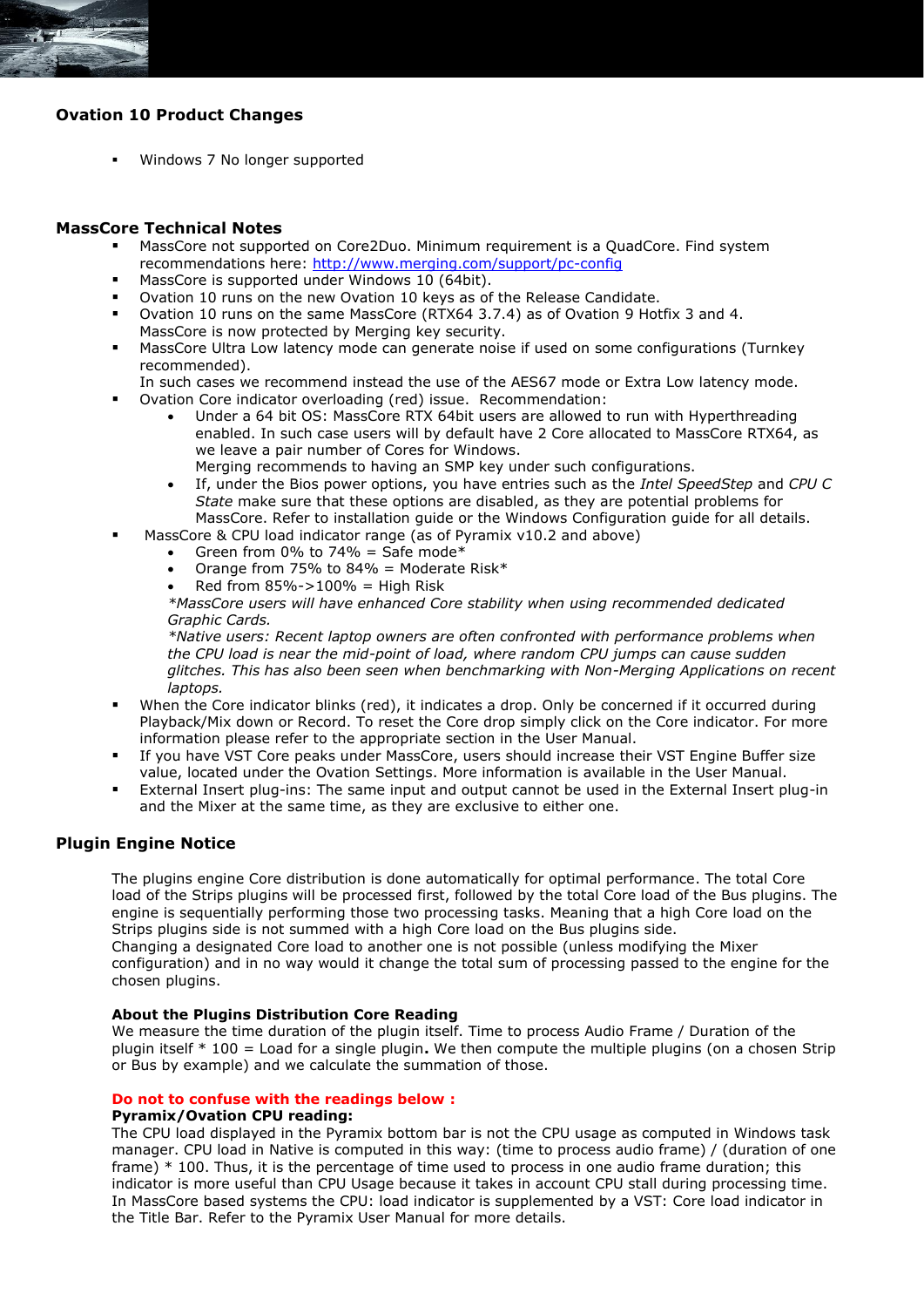

#### **Windows Task Manager:**

Then windows will on its Task Manager CPU measures the CPU time as a percentage of the CPU's capacity. So, in the end you just cannot open those 3 Windows and expect to have the same readings.

## **Merging Audio Device (MAD) 2.0**

This ASIO RAVENNA/AES67 device supports Multi ASIO Clients and integrates WDM Support. With this new Device Driver multiple applications running ASIO can be launched in parallel on a same system, sharing the same sampling rate and at the same time multiple applications running WDM can be launched in parallel and have their own sampling rate automatically converted to the ASIO sampling rate. This allows monitoring the Windows system sound and any application (such as Spotify, YouTube, PC Sounds files,…) along with any ASIO applications.

Refer to the online MAD documentation for all details.

<https://confluence.merging.com/display/DSI/MAD+Docs>

- Two different modes supported
	- o Unite Mode (Automatic Simplified connectivity for Anubis Music Mission, Horus and Hapi). *Unite does not support the Anubis running the Monitor Mission.*
	- o RAV/AES67 mode (Pro usage for Anubis, Hapi and Horus)
	- o NADAC mode (HiFi usage for NADAC users)
	- o MassCore mode
	- Multi-Client ASIO and thus hosts supported
	- Bridge channels support between ASIO clients
	- WDM Support and second AUX WDM (as of MAD 2.0)
- Bridge channels support for WDM and Host.

*Note: One sampling rate at a time supported for ASIO (The default host one). WDM supports SRC.*

MAD Infrastructure Pack (PSO-MAD-INF) required for:

- Virtual Machine Support
- ST2022-7 Support
- NMOS Support

#### **ANEMAN**

Important: The ANEMAN comes as a separate installer. Please download and install the latest ANEMAN in order to manage and monitor your AoIP devices from <https://www.merging.com/products/aneman>

## **Ambisonic**

Since Pyramix 12/Ovation 8 we include a complete hybrid Channel Based/Ambisonic workflow, allowing for encoding, mixing, rotating and decoding Ambisonic signal directly in the mixing console.

#### **Ambisonic Decoders**:

Ambisonic Decoders supported up to 7th in  $v12$ , and the b<>com Decoders are now integrated within the Pyramix mixer as of Pyramix 12.0 and upwards.

#### **VR Pack Key option:**

- Ambisonic Strips and Ambisonic Groups of 1st and 2nd order are always decoded even if the VR Pack key is not present
- Ambisonic Strips and Ambisonic Groups of 3rd to 7th order are properly decoded if the VR Pack key is present
- Ambisonic Strips and Ambisonic Groups of 3rd to 7th order are decoded using a 2nd order decoder if the VR Pack key is NOT present

*To summarize, a user will need the VR Pack key to encode and/or decode HOA, meaning 3rd to 7th order. 1st and 2nd orders are free of charge for both encoding and decoding. Note: HOA to Binaural is not available into Pyramix but users can run the B<>COM Binaural encoder licence, available in trial. Follow the instruction here for more information: <https://confluence.merging.com/display/PUBLICDOC/Bcom+plugins>*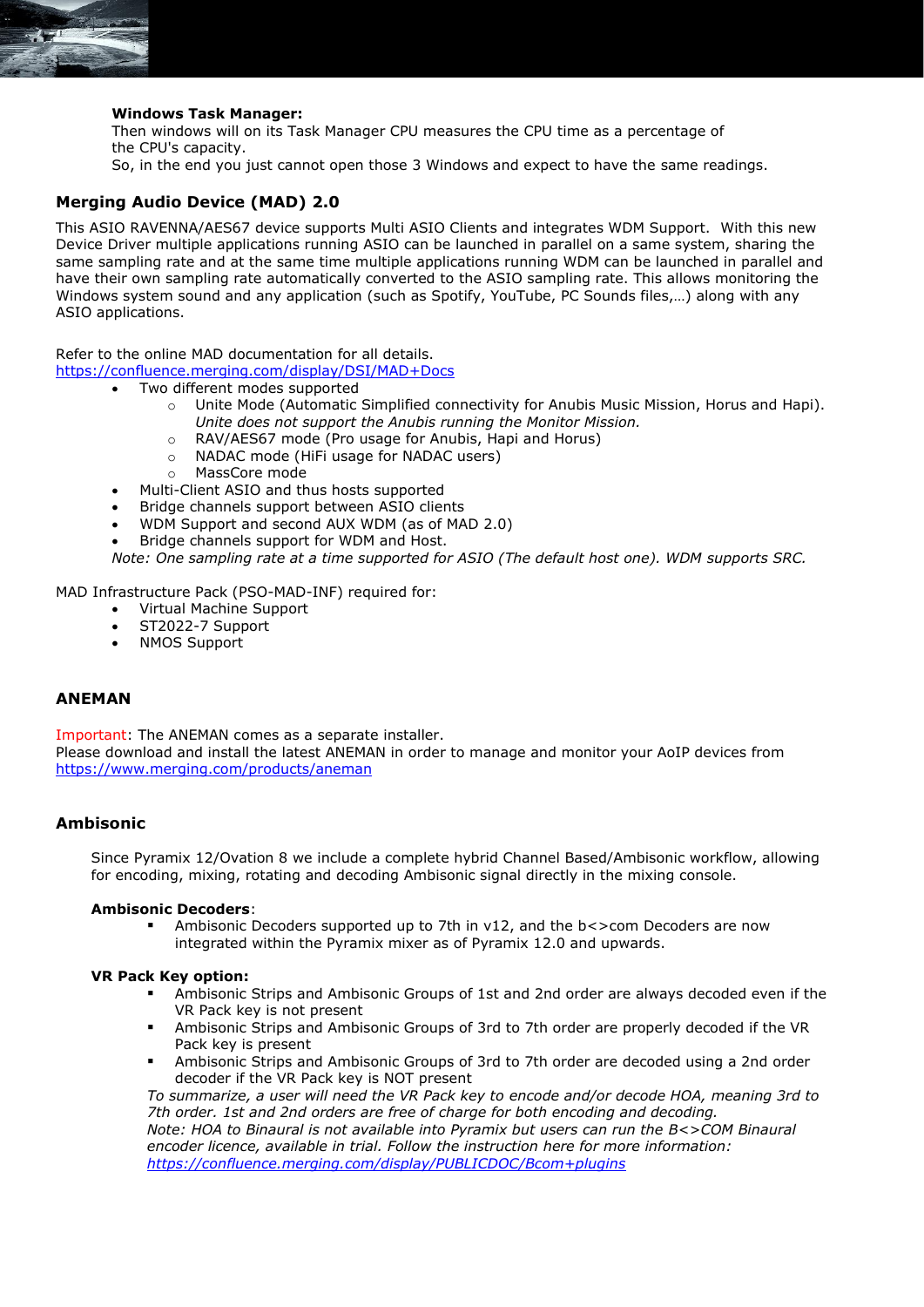

## **RAVENNA Technical Notes**

- Windows 10 (64bit) is supported by Ovation 10 MassCore RAVENNA and Native
- Windows 11 (64bit) is supported by Ovation 10 Native
- Ovation 10 system recommendations. Details here: <http://www.merging.com/pages/pcconfig>
- For ultimate performance we recommend that under ANEMAN you only connect the necessary I/O connections, as every extra RAVENNA connection will use some bandwidth (Core or Network)
- The Network must be Layer 3 compliant and must be a Gigabit network
- Merging has certified new Network Switches for use with Horus/Hapi Ravenna users will find all details along with the configuration guide here: <https://confluence.merging.com/display/PUBLICDOC/Network+Switches+for+RAVENNA+-+AES67> <http://www.merging.com/products/horus/downloads>
- RAVENNA users should avoid connecting multiple Horus or Hapi units to any a router/Network not certified by Merging. Refer to the Merging RAVENNA Network Guide for details on the certified RAVENNA switches and their configuration.<http://www.merging.com/products/horus/downloads>
- Only RAVENNA devices can be connected to the Merging PCIe Ethernet Controller Card NET-MSC-GBEX1. Avoid connecting non-RAVENNA devices to this network, such as Tango/Isis/Euphonix controllers or other network devices.
- Don't connect a 100MB Ethernet device if the switch is not multicast; otherwise, the flow control will reduce the bandwidth drastically.
- **RAVENNA I/O Connections :**

In order to create RAVENNA I/O connections please refer to the ANEMAN User Manual (installed along with Pyramix). ANEMAN Quick Connection Guide here below.

<https://confluence.merging.com/display/PUBLICDOC/ANEMAN+-+Quick+Connection+Guide> Refer to the ANEMAN User Manual for more details.

#### **Recalling RAVENNA connections for a complete setup.**

Despite not yet having a complete recall of IO Connections it is possible on certain setups to recall the Presets store in the device (Horus, Hapi, Anubis) that holds one end of the RAVENNA connections and at the same time recall the ANEMAN save connections that holds the other connections end.

*Warning: It is strongly advised that before recalling connection that users clear the existing connections.*

#### **Firewall**

Firewalls can block communication between the computer and the Ravenna devices. The Merging installers automatically opens the required communication ports in the Windows Firewall.

If you don't use the Windows firewall or if you encounter connection issues, we recommend to disable the Network Firewall.

Windows Firewall Procedure:

Go in Windows Control Panel > Windows Firewall

Click on "Turn Windows Firewall on or off"

Go to the Public Network section and select "Turn Off Windows Firewall"

For other firewalls, please consult the manufacturer documentation.

#### ▪ **Antivirus**

Some Antivirus such as Avast or Sophos have been known to block the Horus discovery and RAVENNA I/O Connection. Merging also recommends that any Antivirus software is properly configured to not interfere with the DAW. See this page for further details

*[https://confluence.merging.com/display/PUBLICDOC/Antivirus+and+Merging+Technologies+Soft](https://confluence.merging.com/display/PUBLICDOC/Antivirus+and+Merging+Technologies+Softwares) [wares](https://confluence.merging.com/display/PUBLICDOC/Antivirus+and+Merging+Technologies+Softwares)*

## **Windows UAC**

Users should disable the Windows User Account Control Procedure: Go to the Windows Control Panel\All Control Panel Items\User Accounts Open the Change User Account Setting Set it to "Never Notify"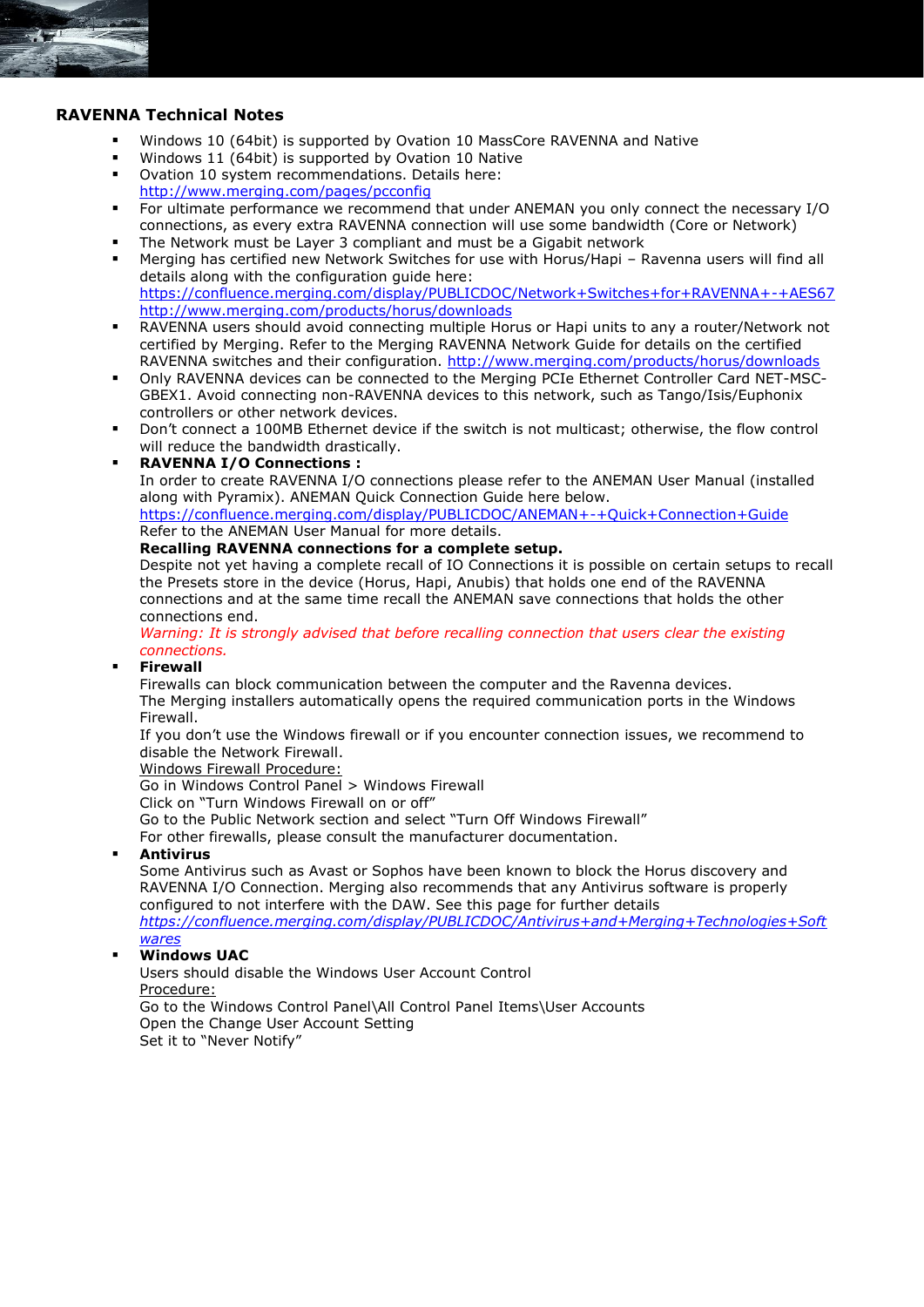## **Ovation Native Recommendations:**

- Windows 10 64bit & Windows 11 64bit supported with Ovation 10.
- **Please refer to our [Windows configuration guides](https://confluence.merging.com/display/PUBLICDOC/Windows+Configuration+Guide) to optimize system performance.**
- Administrator rights are required to configure VS3 Control Panel and the RAVENNA ASIO panel.
- **•** The Merging RAVENNA ASIO Frame Mode size can be configured to AES67 (6, 12, 48) of RAVENNA mode (64), verify your network and devices configuration.
- The Merging Audio Device driver can be set to buffer size multiples of 48 (AES67) or 64 samples (RAVENNA), adjust the buffer size to your system in order to get the best performance
- Configure your [Antivirus and Merging Technologies Softwares](https://confluence.merging.com/display/PUBLICDOC/Antivirus+and+Merging+Technologies+Softwares) or turn it off
- Configure your Windows Firewall [Windows Firewall Troubleshooting](https://confluence.merging.com/display/PUBLICDOC/Windows+Firewall+Troubleshooting) or turn it off for Public Networks
- Put Windows UAC (User Account Control) to the lowest level (disabled).
- Disable the WIFI (disable the Wireless adaptor not only the WIFI connection)
- Disable Bluetooth if active (under Windows Device Manager)
- Avoid active internet connection while running Pyramix / Ovation.
- Avoid connecting audio interfaces to USB or Firewire hubs, plug it directly into your computer.
- We recommend to activate HyperThreading if allowed by your CPU.
- Power management features must be configured to get a stable system.
- In Windows Control Panel > Power Options, make sure you select the "High Performance" power plan (or "Ultimate Performance" if available). Very common that Powerful laptop are at times in energy saving mode, create a High Performance power plan.
- Avoid using battery power, rather have you power cable connected
- Make sure all unnecessary programs are closed. They can tie up useful resources.
- Turn off any software utilities that run in the background, such as Windows Messenger, calendars, and disk maintenance programs.
- Laptops usually have small graphical resources; Merging recommends you pay extra caution when using the Fixed Cursor option.
- Verify the performance of your Native system. On Windows 10 and 11, DPC latencies can be monitored with Latency Mon <http://www.resplendence.com/download/LatencyMon.exe>
- Laptop users should set their ASIO interface to Topmost Priority in VS3 Control Panel.

#### **Refer to the online documentation for more details**

<https://confluence.merging.com/display/PUBLICDOC/Native+recommendations>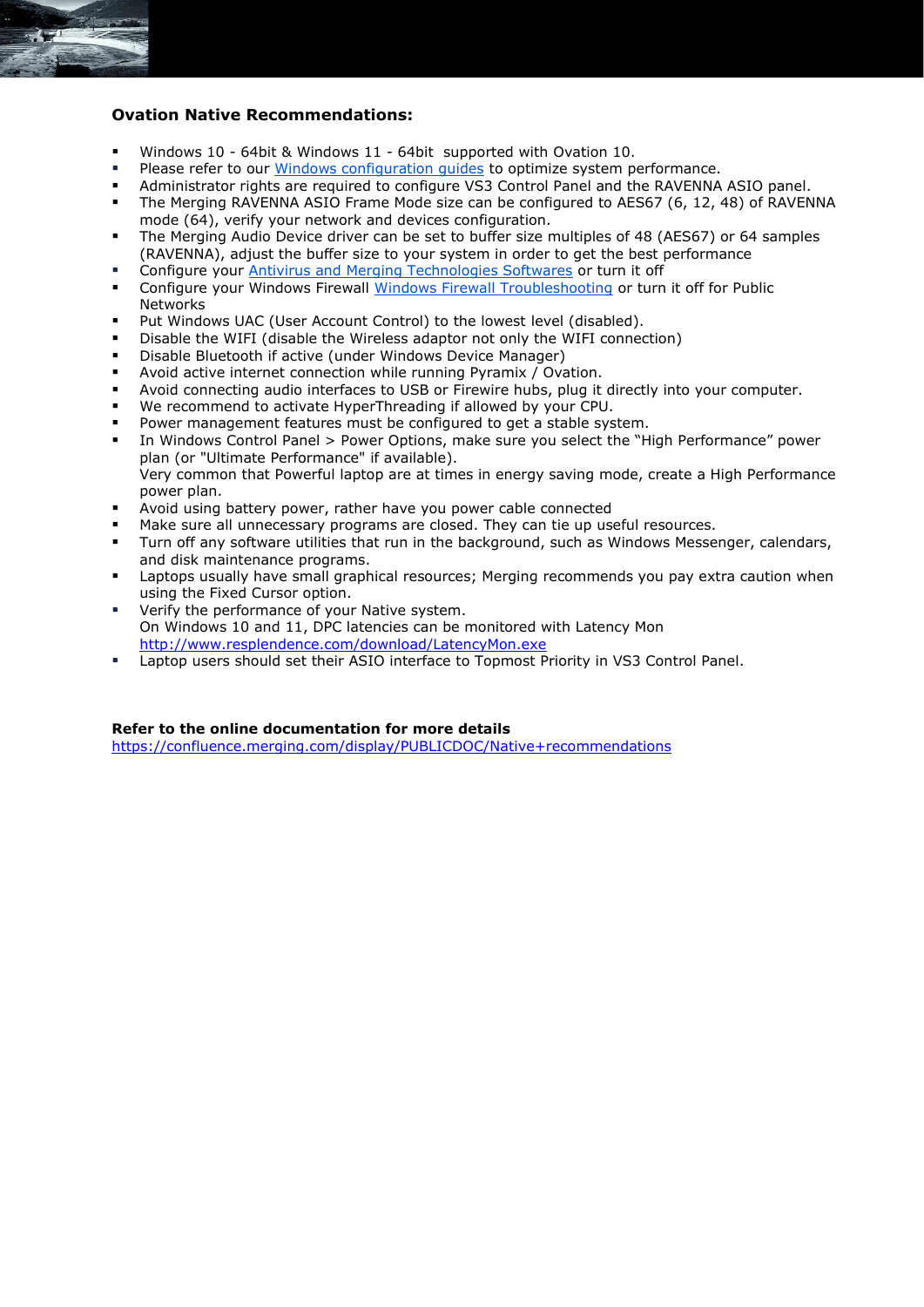

## **V10 Known issues**

#### **Merging online knowledge database for updates on the known issues**

<https://confluence.merging.com/pages/viewpage.action?pageId=97747704>

- Windows 10 2004, 20H2, 21H1, 21H2 are compatible with MassCore/RTX64 -3.7.4 <https://confluence.merging.com/pages/viewpage.action?pageId=41713669>
- WARNING: Ovation 10 is supported on 4th Generation Intel Core Processors (4XXXK and higher) and will not launch on previous Processors generation Recommended specification: <https://confluence.merging.com/pages/viewpage.action?pageId=24608853>
- Custom installation is known to potentially have issues at installation. We recommend that you install the recommended full Ovation.
- Ovation 10 Projects are not backward compatible with Ovation 7.x, users must perform a "Save Special as" in order to open such project in a Ovation 7.x
- Ovation shows with v6/7/8/9/10 Bus layout/Structure cannot be saved within a Save Special v5.0 project. A warning message will prevent you from doing so.
- All of the Mixer Amibsonic components cannot be saved within a Save Special project and prior, as Ambisonic was not supported at that time.
- Ambisonic decoders only decode to Virtual Rooms with standard channel types and positions. If a custom room is needed, then they need to first decode to a standard bus, having speakers as close as possible to the custom room, then send that bus into the custom bus through a GPS strip
- Legacy Bus conversions to New General Bus. Due to the architecture of the new busses, mono mix busses are now converted to Mono Aux busses and not anymore to Mono Mix busses. Refer to the Pyramix User manual for more details.
- The listing of the Ovation supported remote controllers is available [here](https://confluence.merging.com/pages/viewpage.action?pageId=17203276)
- Waves plugins users running with a NVidia graphic card should make sure that they have the Threaded Optimization OFF, if set to ON it may cause issue with Waves VST plugins. Refer to link here:
- <https://confluence.merging.com/display/PUBLICDOC/Graphic+cards+recommended+settings>
- Merging does not recommend to use Disk models: Green, Eco series and Seagate.
- Merging recommends that users with External USB disks to have those configured using the "Better Performance" option under Windows disk properties, profiling tab. Refer to the Merging system configuration guide for more details.
- <http://www.merging.com/support/system-configurations>
- MassCore: Core indicator will show a peak/overload after a save on large project or when rebuilding the Mixer (project open-close). Simply reset the core indicator by clicking on it.
- VS3 Algorithmix DeNoiser & DeScratcher are supported but will not be maintained anymore *Known issue: They might display "Demo" (while fully functional) until the first project is saved, closed & re-opened.*
- The ADR Keyboard users: Windows 10 October 2018 Update (1809) and higher requires ChangeMe version 5.25.8. Previous versions will not work along those Win10 updates. Follow the installation instruction on our knowledge base to update : [https://confluence.merging.com/display/PUBLICDOC/Pyramix+ADR+and+Ovation+keyboard+inst](https://confluence.merging.com/display/PUBLICDOC/Pyramix+ADR+and+Ovation+keyboard+install+guide) [all+guide](https://confluence.merging.com/display/PUBLICDOC/Pyramix+ADR+and+Ovation+keyboard+install+guide)

#### **RAVENNA Known issues:**

- RAVENNA: Switching from MADI Standard (56) to MADI Extended (64) can generate a small glitch, so please avoid doing so during realtime operations
- Merging recommends the use of ANEMAN in order to manage all RAVENNA I/O connections, please refer to the ANEMAN User Manual installed with Pyramix for more details.
- Non-certified RAVENNA configurations might not be capable of sustaining 384 I/O channels @ 1FS (44.1/48 kHz). If you experience noise similar to static, reduce the RAVENNA I/O channel count enabled in ANEMAN. We also recommend that if you have experience such static noise, do not run MassCore in Ultra Low or Extra Latency mode but rather Low latency mode.
- Peaks might show up under the Pyramix Core section if you power OFF or disconnect the Horus/Hapi. Recommendation: A valid connection to an online Horus is always required if the Horus is PTP Master. Reset peaks by Mouse Clicking on the Core indicator section.
- Avoid changing a network address, or disconnecting Ethernet ports on your system when MassCore RAVENNA is running
- [ANEMAN q](https://confluence.merging.com/display/PUBLICDOC/RAVENNA+EasyConnect+Troubleshooting)uick connection guide available [here](https://confluence.merging.com/display/PUBLICDOC/ANEMAN+-+Quick+Connection+Guide)